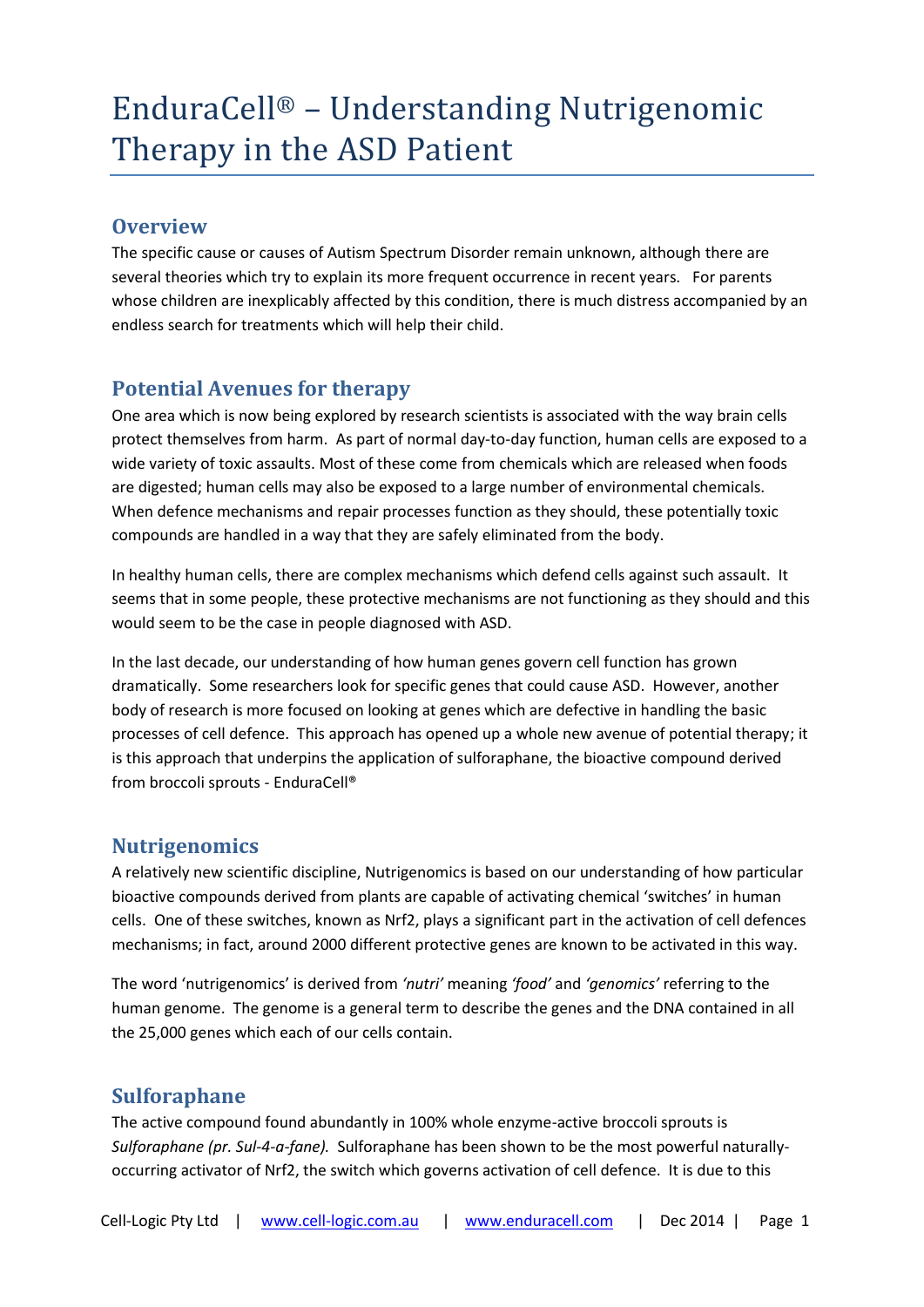property of sulforaphane that EnduraCell is being prescribed regularly by clinicians treating patients with ASD. You can read more about sulforaphane by downloading the ebook, *"Switched On"* [here.](http://www.amazon.com.au/Switched-On-Harnessing-Nutrigenomics-Optimise-ebook/dp/B0045OUOQC)

# **Clinical Trial using Sulforaphane in ASD**

Recently published (October 13, 2014) in the *[Proceedings of the National Academy of Sciences](http://www.pnas.org/content/early/2014/10/08/1416940111.full.pdf+html?with-ds=yes)* is a small clinical trial wherein Broccoli sprout-derived Sulforaphane was used as the active intervention in a placebo-controlled randomised study in 45 males aged 13-27 over 18 weeks.

#### **Findings:**

Within a few weeks, those taking the broccoli sprout supplements showed **substantial behaviour improvement**, rated by **social interaction, abnormal behaviour and verbal communication** (34% improved when rated by the Aberrant Behaviour Checklist – ABC and 17% on the Social Responsiveness Scale - SRS). On discontinuation of the treatment, total scores on all scales rose to pre-treatment levels within 4 weeks.

#### **The Results**



*These graphs taken from the published study show the effect of sulforaphane in the ABC and SRS scores. Equally apparent is the loss of positive effect on these scores when sulforaphane is discontinued. This means that the effect of sulforaphane gradually diminishes soon after the supplement is stopped.*

# **How much EnduraCell could provide a similar effect?**

The clinical trial used an experimental broccoli blend not yet available. The table below is an estimate of the equivalent amount of EnduraCell required to match this effect.

| Body weight of male | Equiv. EnduraCell Powder | Equiv. EnduraCell BioActive |
|---------------------|--------------------------|-----------------------------|
| participant         | Dose/ day (approx.)      | Dose/ day (approx.)         |
| 45 kg               | 1.8 grams                | 2-3 capsules                |
| 90 kg               | 3.6 grams                | 3-4 capsules                |
| $>90$ kg            | 5.4 grams                | 5-6 capsules                |

Essentially, the daily dose used corresponds to 1 gram of EnduraCell for every 25 kg body weight. If your child is less than 45 kg as shown in the chart, simply calculate accordingly.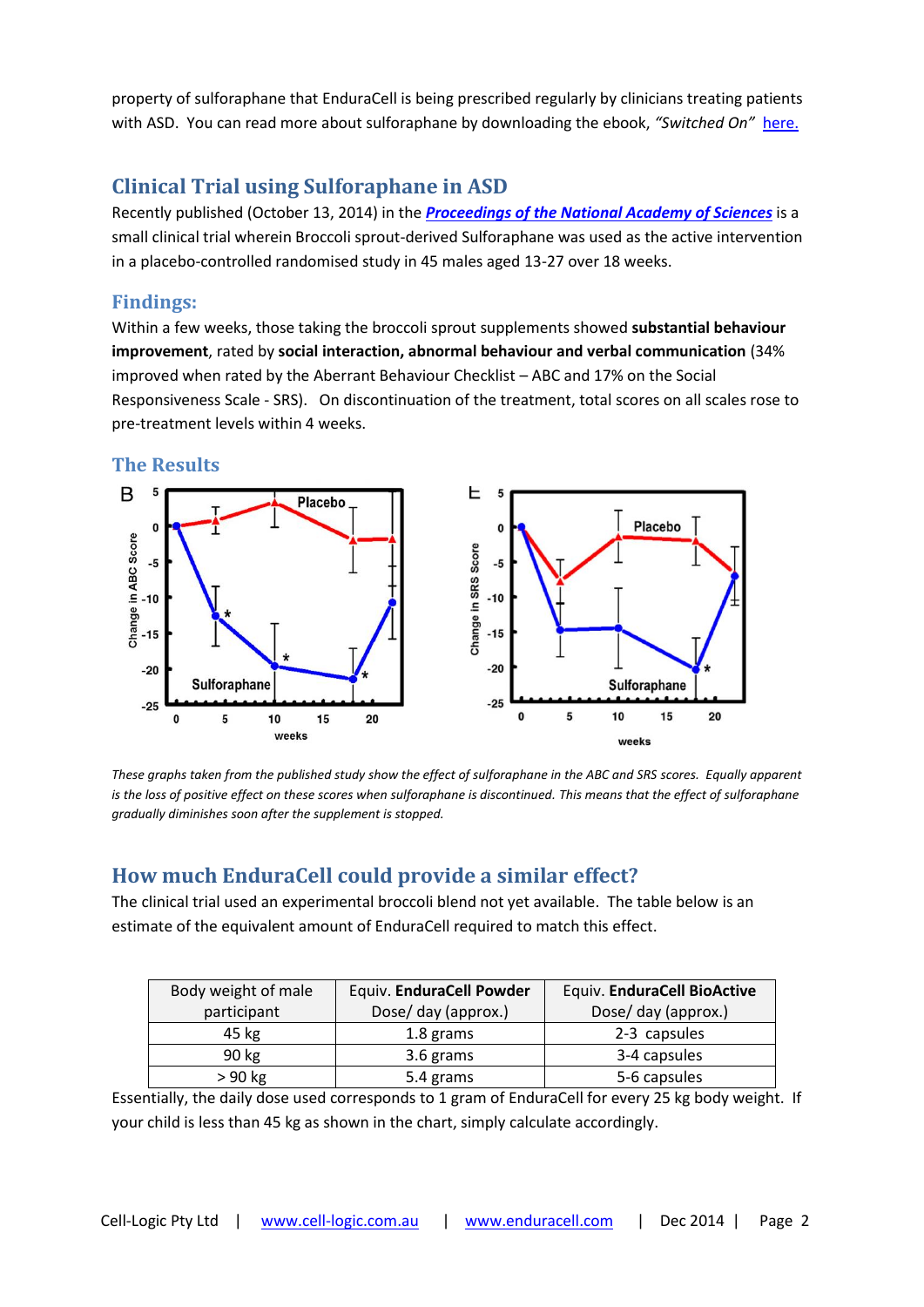## **What else do human cells require to function normally?**

When sulforaphane 'switches on' protective genes, these genes go to work to produce thousands of enzymes needed for the complex web of biochemical processes in which healthy human cells are engaged. Many of these enzymes in turn use a variety of micronutrients as if they are spark plugs to 'kick start' the chemical reactions. These micronutrients include various vitamins, minerals and trace elements. As a result, diets which are lacking in these vital micronutrients may not supply everything the cells need to be able to activate these genes efficiently when sulforaphane is present.

Because those with ASD do not always eat well, they may not have adequate levels of certain essential micronutrients in their cells. For this reason, we have formulated a product named 'DefenCell' which acts as our Core nutrigenomic supplement. A daily dose of DefenCell contains the recommended levels of many cytoprotective micronutrients together with 1000 mg of sulforaphaneyielding EnduraCell. When using DefenCell, it is advisable to add additional EnduraCell as required.

## **Other Effects**

Sulforaphane has also been studied in connection with gastrointestinal disorders. There are studies showing its benefits in eliminating the Helicobacter pylori bacterium which can produce stomach ulcers. It has also been used to help counter Irritable Bowel Syndrome (IBS).

As many parents would be aware, intestinal dysbiosis (overgrowth of abnormal intestinal organisms) is common in those with ASD. Although the clinical trial did not investigate this aspect of the condition, Sulforaphane can also assist in normalising intestinal function.

## **Are there any Side Effects?**

One of Sulforaphane's actions is to activate genes which code for the major detoxification enzymes. In some people, it appears that the detoxification process can be activated too quickly and in so doing, can release waste materials at a rate which makes the individual feel unwell – intestinal disturbance, fatigue, headache and so on. Where it is suspected that this may be occurring, one simply needs to reduce the dose to slow down the process. As the symptoms subside, it is advised to gradually build the dose back up to the recommended therapeutic level over a few weeks.

In addition, where bacterial overgrowth is significant, sulforaphane is thought to produce a "die-off' reaction, so that large number so bacteria are destroyed and their wastes emptied into the intestine. Again, slowing down the process with a smaller dose will ease these symptoms.

## **Improving the Diet**

Improving the diet of a person with ASD can be very challenging and it is often easier to give in to the child's demands for 'junk' food than to persevere with healthier options. The importance of a varied whole food plant-rich diet that avoids processed foods cannot be over stated. Try this excellent website for tips on feeding vegetables to fussy eaters: www.vegiesmugglers.com.au

## **Where do I start?**

If you are ready to start yourself or your child on a course of treatment, record body weight and check the chart for the amount of EnduraCell you will need daily.